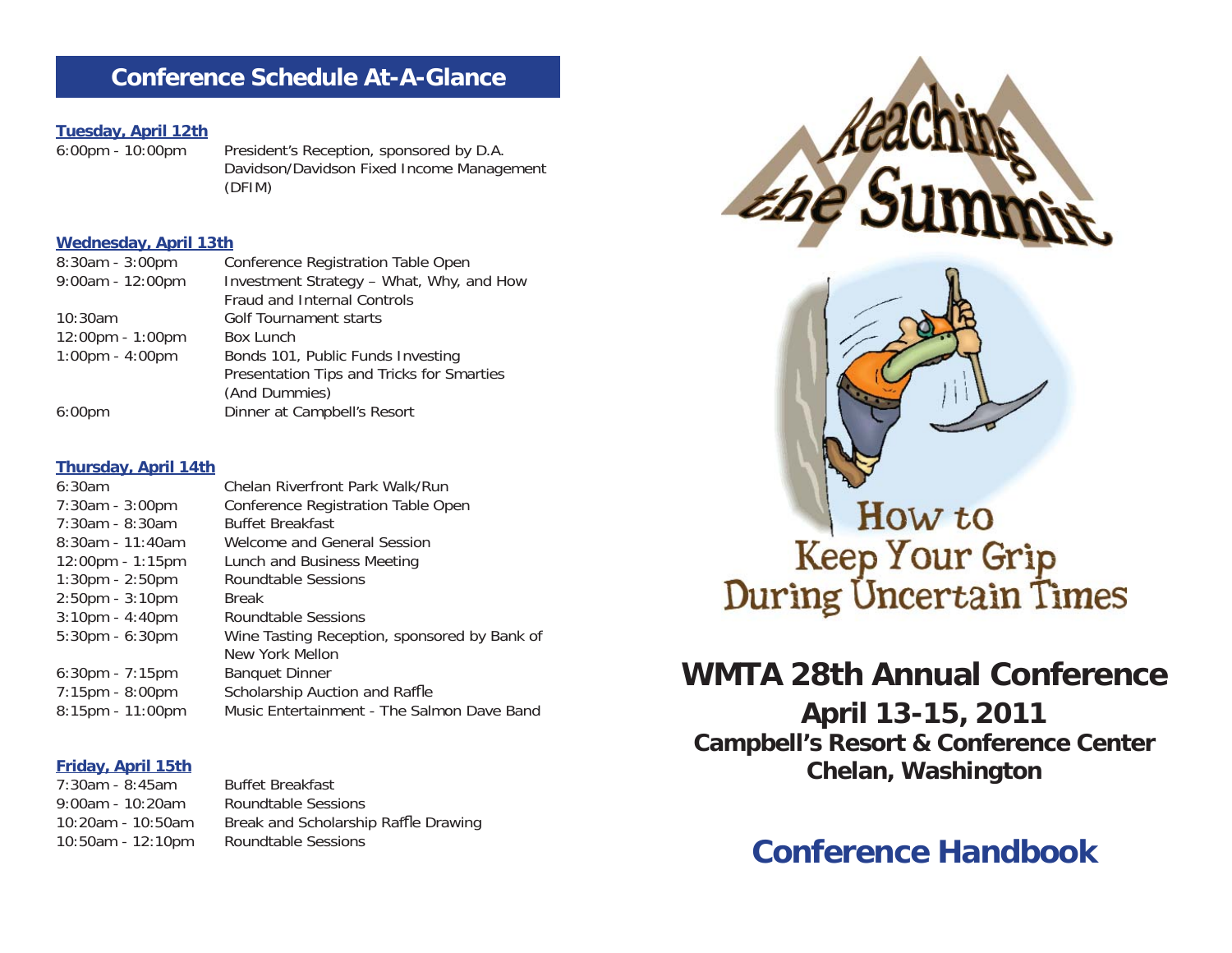### **WMTA Mission Statement**

To promote the profession of Municipal Treasurers in the state of Washington through education, mutual support, professional recognition, and legislative advocacy.

> You can visit the WMTA website at**www.wmta-online.com**

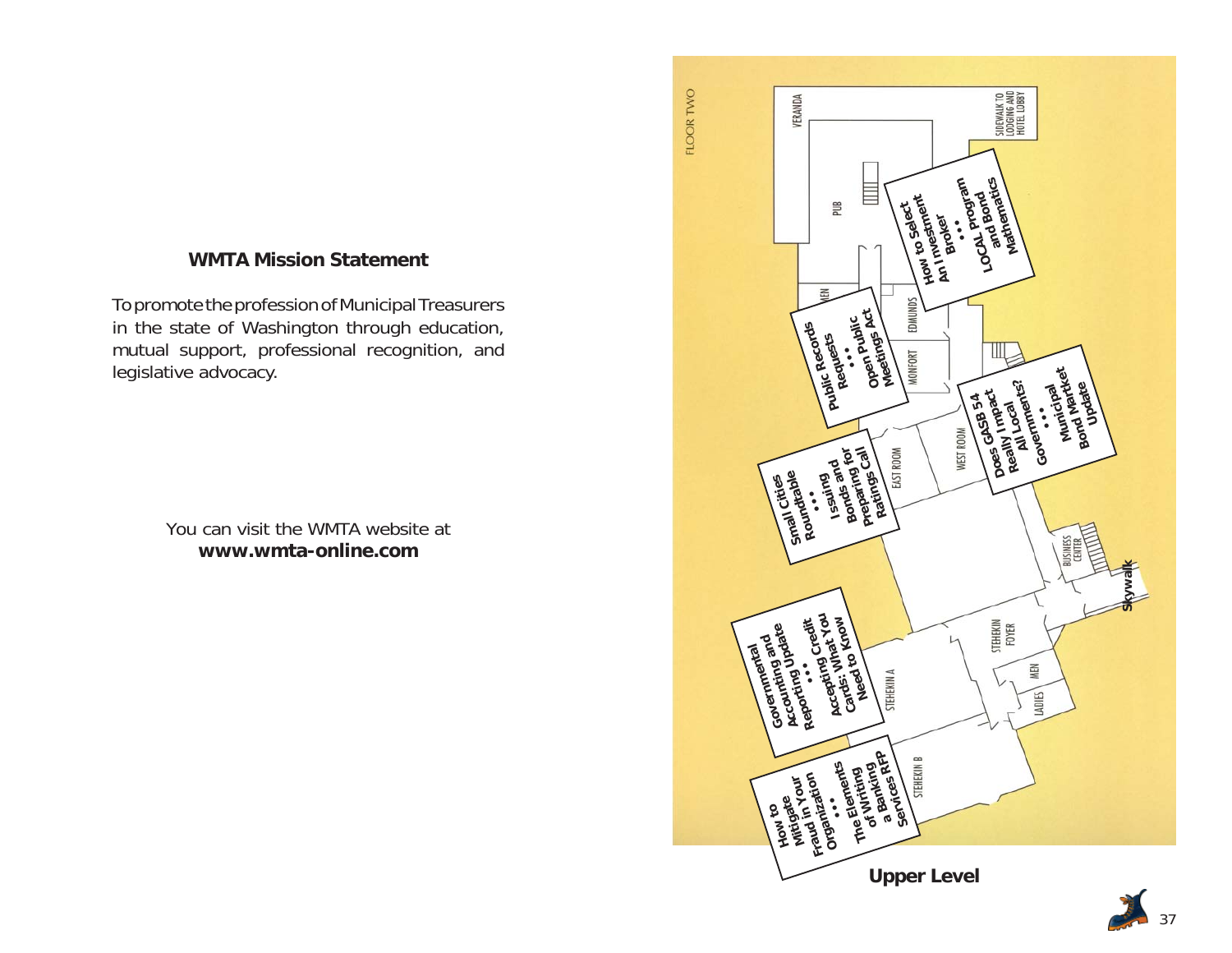

# **Contents**

| Governmental Accounting and Reporting Update  20     |  |
|------------------------------------------------------|--|
| Does GASB 54 Really Impact All Local Government?  21 |  |
|                                                      |  |
|                                                      |  |
|                                                      |  |
|                                                      |  |
|                                                      |  |
| The Elements of Writing a Banking Services RFP  24   |  |
|                                                      |  |
|                                                      |  |
|                                                      |  |
|                                                      |  |
|                                                      |  |
|                                                      |  |
| Association of Public Treasurers (APT US&C)  28-29   |  |
|                                                      |  |
|                                                      |  |
|                                                      |  |
|                                                      |  |
|                                                      |  |
|                                                      |  |
|                                                      |  |
| Conference Schedule At-A-Glance  Back Cover          |  |



1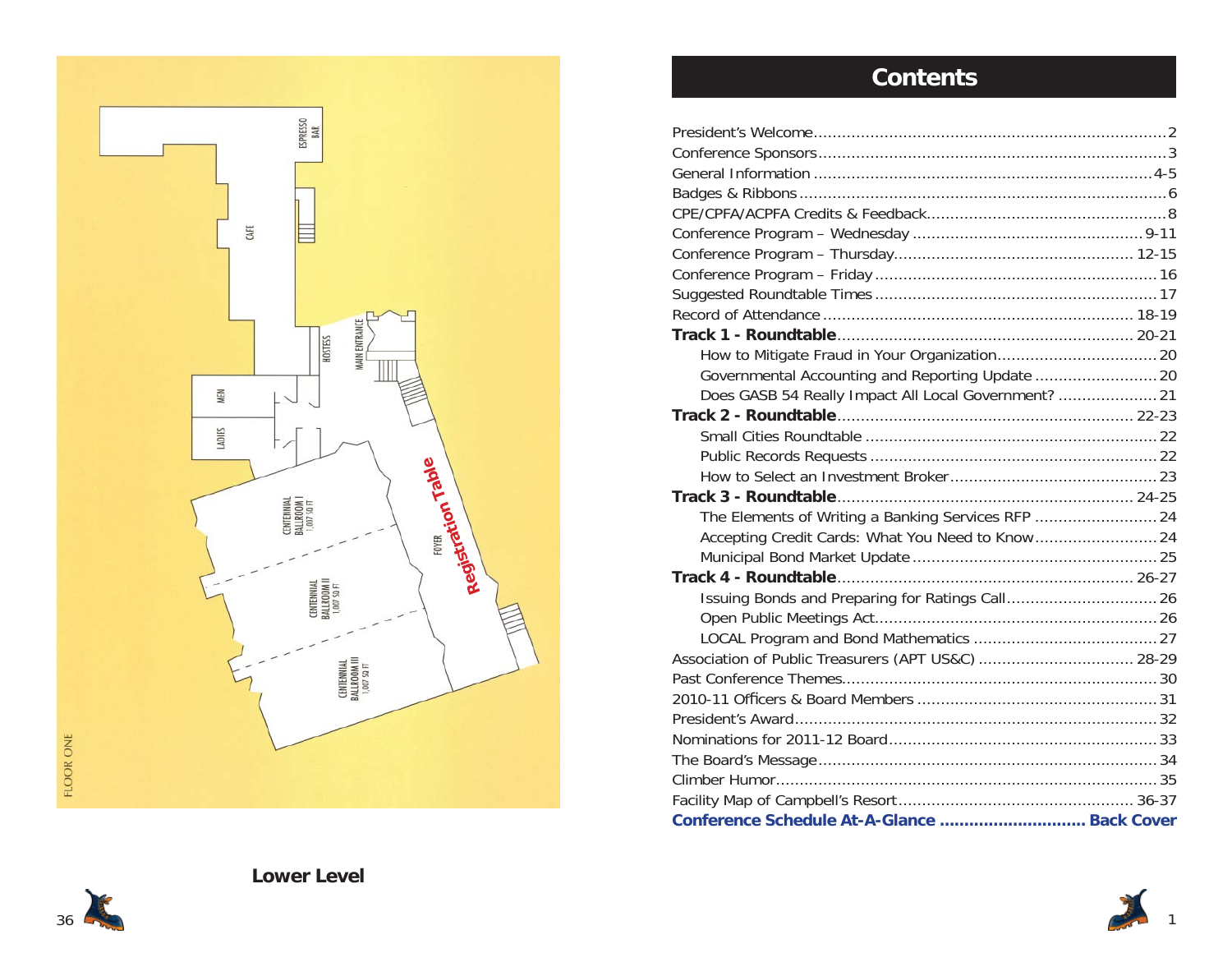## **President's Welcome**

On behalf of the Board of the Washington Municipal Treasurer's Association, I would like to welcome you to the 28th Annual WMTA Conference here in Chelan, Washington.

This year's theme, "Reaching the Summit: How to Keep Your Grip During Uncertain Times" reflects the unrelenting challenge faced by all of us as we strive to maintain high levels of professionalism and customer service – all during a time when declining revenue streams and shrinking budgets impact our respective organizations. While these challenges may appear "mountainous" at times, the summit of professional achievement is reachable with the right climbing tools, and a knowledgeable and motivated team.

As you are choosing your roundtables, or taking the opportunity to network with your peers this week, think of your conference experience as being analogous to a mountaineering summit attempt. Your classes – are a chance to obtain new tools or sharpen existing ones to make your climbing path easier. Your peers – are a group of dedicated and knowledgeable professionals who share the same goals and desire for reaching the summit as you. You may find the solution to that one unanswered internal control issue or that persistent investment question during a roundtable discussion, while walking with someone you've never met during the Chelan Riverfront Park Walk/Run, or even two months after the conference when you call the number on a business card you received during a lunchtime business card you received during <sup>a</sup> lunchtime

discussion. The key is making this and finding the answers you **need** need

conference work for you

Benjamin Franklin is quoted as saying "An investment in knowledge pays the best interest". Thank you for investing in our conference.

Have a great week!

– Doug Me*rrim*an, President

**Climber Humor**

Signs you're not one of the better climbers in town:

- The exposure in your local gym terrifies you.
- The only thought you have before a big climb is "How am I gonna get Jim to go first?"
- You fall off the front steps of the gym.
- People ask if you're a park ranger.
- The best finger jam you've had was when you slammed your hand in the car door.
- Your team uses you to "test dummy" for avalanche practice.
- You've chopped the rope with your axe while ice climbing.
- Your leg is still recovering from being impaled with your ice axe while practicing "self arrest" on the bunny slope.
- You think "Hypothermia" and "Frostbite" are the up and coming rock groups.



"The lake and the mountains have become my landscape, my real world."



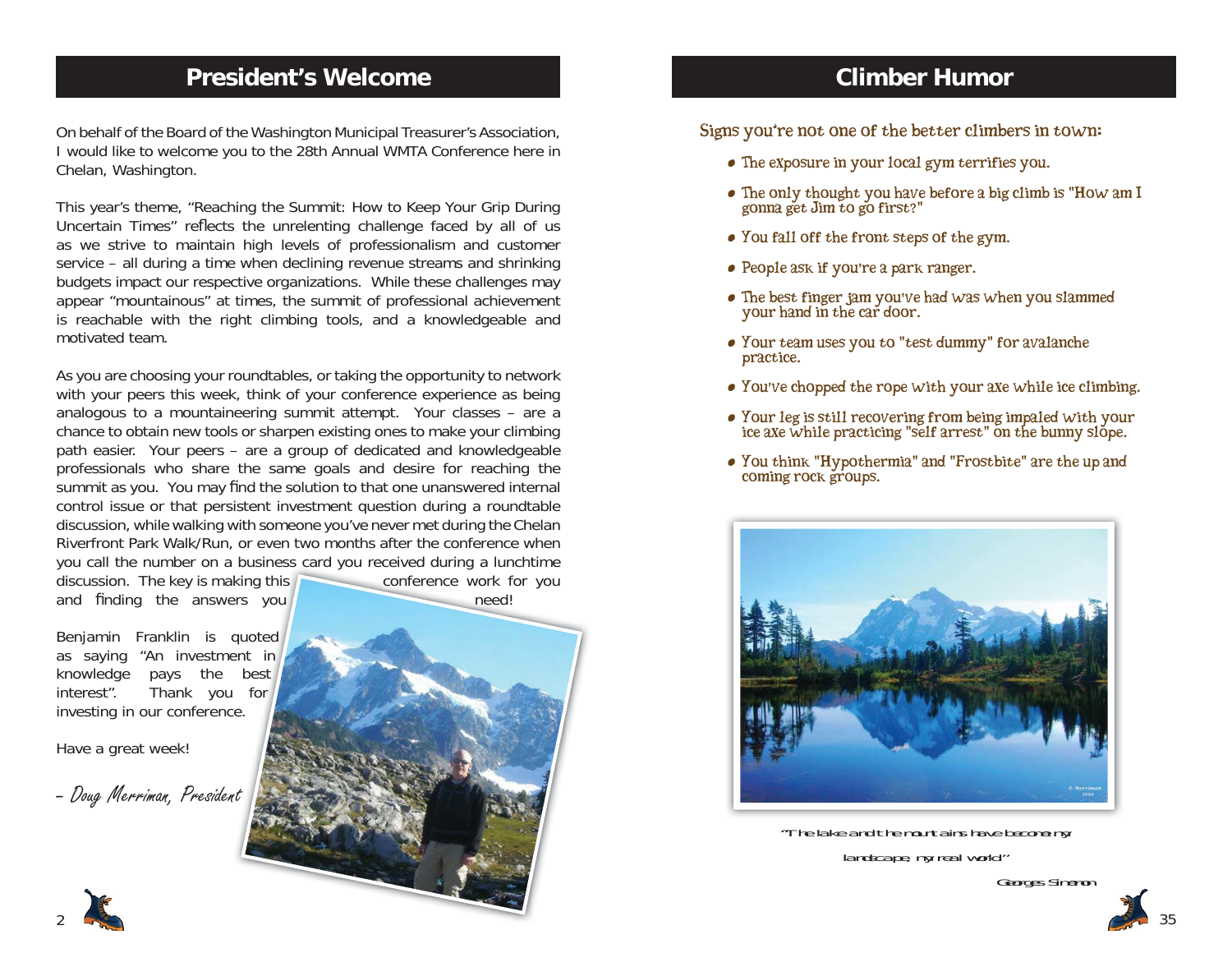### **The Board's Message**

As we wrap up on the final day of conference, it is our goal that your time here has been well spent. We would like to ask that you take a moment to consider the following questions about this week.

- $\Box$  Did you meet new friends?
- $\Box$  Did you collect new networking contacts?
- $\Box$  Did you obtain any new or updated information?
- $\Box$  Did you get a chance to relax, have fun, and feel refreshed?

Hopefully you can answer "yes" to one or several of these questions. We are very interested in your feedback. We encourage you to complete your WMTA 2011 Conference Surveys which will be sent to you via email. Your comments help us make plans and improvements for next year's conference.

We thank each of you for your attendance and participation this year. Don't forget, the WMTA Board is always looking for enthusiastic individuals to assist with next year's conference. If you are interested in helping out with any of the conference or board committees (audit, budget, conference, education, historian, investment policy certification, legislative, membership, newsletter, nomination, or scholarship), please call or email any board member. You can find our phone and email addresses on the WMTA website at **www.wmta-online.com**.

Just a reminder that WMTA will be emailing out a quick and user friendly survey next week. We would appreciate it if you would take the time to give us your conference feedback and comments. We think feedback is a gift!

### **Conference Sponsors**

The WMTA Board and the Conference Chair would like to extend a very special **thank you** to all the sponsors who have helped make this 2011 conference a success. A Conference such as this requires significant financial resources. The generosity of the sponsors allows the WMTA to continue to provide quality educational programs at an affordable cost.

Sponsors provide financial assistance for events such as the President's Reception, meals, break refreshments, receptions, the Chelan Riverfront Park Walk/Run, tote bags, T-shirts, the golf tournament, and much more.

A complete listing of all Conference sponsors is also included in your registration packet. Throughout the Conference, please take a moment to welcome and thank the representatives of these businesses.

**Bank of America Merrill Lynch Bank of New York MellonBLXCantor Fitzgerald Cashmere Valley Bank Cutwater Asset Management D.A. Davidson/Davidson Fixed Income Management (DFIM) Foster Pepper K&L Gates LLP KeyBank Martin Nelson & Company Piper Jaffray SDM AdvisorsSeattle Northwest SecuritiesSterling Savings Bank Time Value InvestmentsUBSUnion BankU.S. BankVining Sparks Wells Fargo Bank**



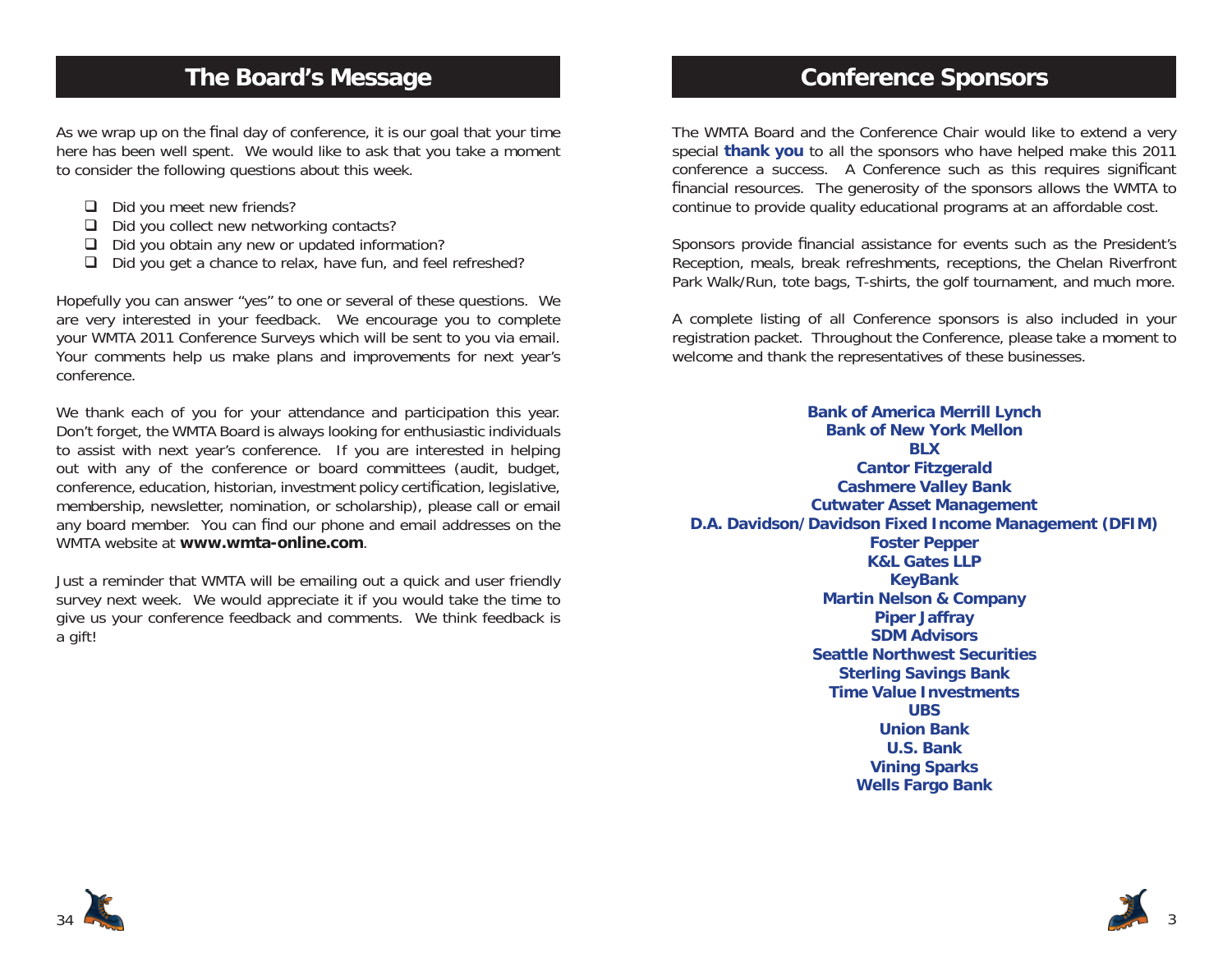# **General Information**

#### **Badges**

Please wear your Conference badges to all functions.

#### **Conference Registration**

The WMTA Conference Registration Table is located in the foyer of Campbell's Resort & Conference Center. All Conference attendees must register and obtain identification badges for themselves and guests who will be attending Conference activities. To receive your Conference materials and Conference badge, please check in at the Conference Registration Table.

#### **Meals**

Meals provided with conference registration include:

- Wednesday pre-conference box lunch
- Wednesday dinner at Campbell's
- Thursday buffet breakfast
- Thursday lunch
- Thursday wine tasting reception and banquet dinner
- Friday buffet breakfast
- Friday snack

#### **Meal Tickets**

Tickets for meals may be purchased during the conference at the Conference Registration Table.

| <b>Meal</b>          | Wednesday,<br>April 13 | Thursday,<br>April 14 | Friday,<br>April 15 |
|----------------------|------------------------|-----------------------|---------------------|
| Box lunch            | \$15                   |                       |                     |
| <b>Breakfast</b>     |                        | \$20                  | \$20                |
| Lunch                |                        | \$20                  |                     |
| Dinner at Campbell's | \$25                   |                       |                     |
| Banquet dinner       |                        | \$35                  |                     |

# **Nominations for 2011-12 Board**

| <b>President</b>                                     | Ellen Dolan, CFA, Treasurer/<br>Investment Officer, City of Spokane                |
|------------------------------------------------------|------------------------------------------------------------------------------------|
| <b>President-Elect</b>                               | Dianne Nelson, Finance Director, City<br>of Monroe                                 |
| <b>Secretary</b>                                     | Robbi Stedman, LGIP Administrator,<br>Office of the State Treasurer                |
| <b>Treasurer</b>                                     | Michael Olson, Deputy Director,<br>Finance and Administration, City of<br>Kirkland |
| <b>Board Members</b>                                 |                                                                                    |
| Position No. 1 - 2009-11                             | Deborah Booher, Finance Director, City<br>of Poulsbo                               |
| Position No. 2 - 2010-12                             | Arif Kanji, Investment Officer,<br>Snohomish County                                |
| Position No. 3 - 2009-11                             | To be announced                                                                    |
| Position No. 4 - 2010-12                             | Shelly Carter, Accountant, City of<br>Olympia                                      |
| Position No. 5 - 2009-11                             | Laurie Hale, Treasury Manager, City of<br>Cheney                                   |
| Position No. 6 - 2010-12                             | Karen Sweeney, Clerk-Treasurer, City<br>of Fntiat                                  |
| Position No. 7 - 2010-12                             | Stephanie McKenzie, Finance Director,<br>City of Enumclaw                          |
| <b>Immediate Past President</b>                      | Doug Merriman, Finance Director, City<br>of Oak Harbor                             |
| <b>APT US&amp;C Representative</b><br>and Ex-Officio | Doug Extine, Deputy Treasurer, Office<br>of the State Treasurer                    |



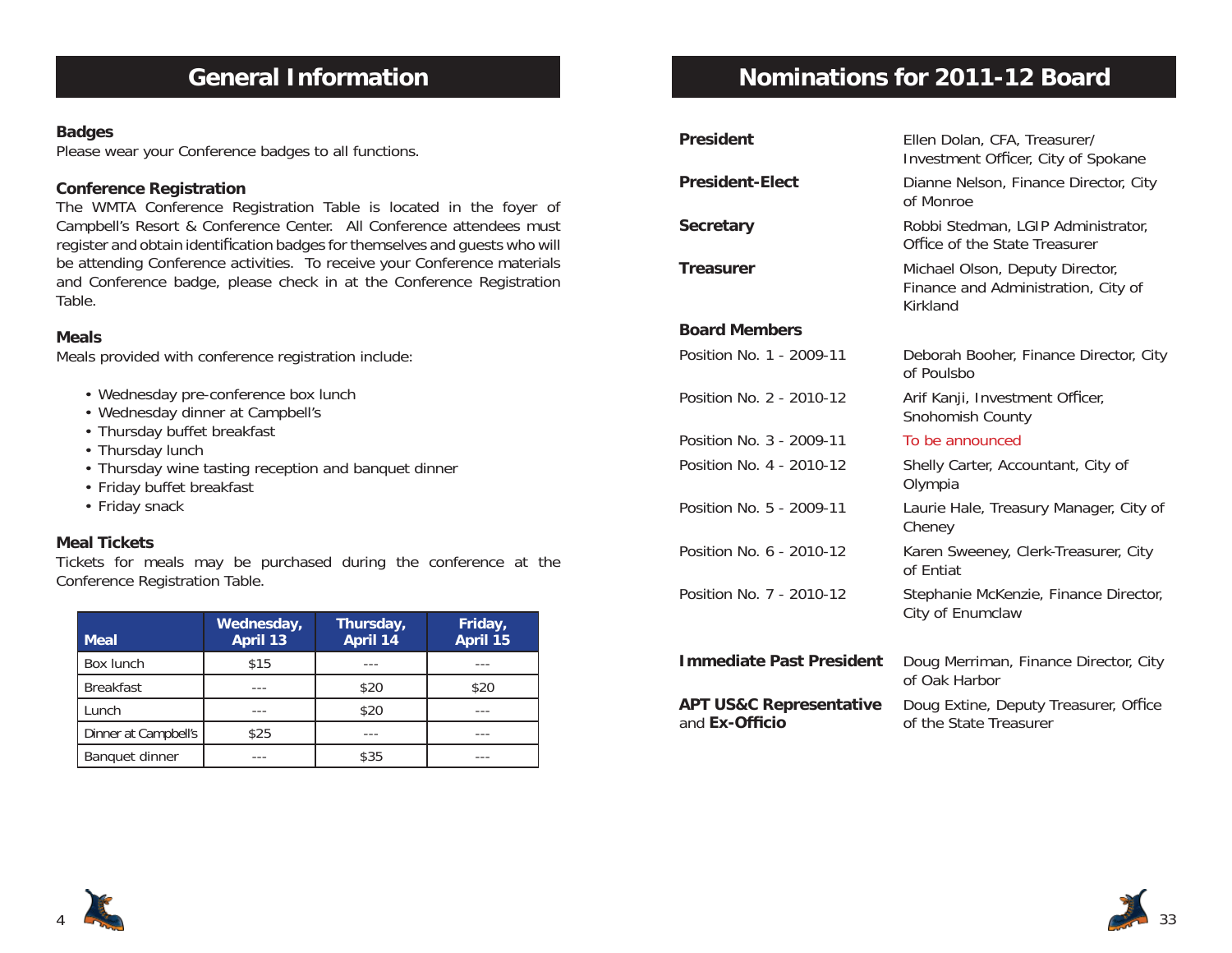### **President's Award**

Presented each year by the outgoing WMTA President, this award is given . . .

> **In recognition and appreciation for years of outstanding contributions to the membership of the Washington Municipal Treasurers Association.**

| <u>Year</u> | <u>Recipient</u>              |
|-------------|-------------------------------|
| 1996        | Kris Tompkins                 |
| 1997        | Not awarded                   |
| 1998        | Rosie Rumsey                  |
| 1999        | Ron Strabbing                 |
| 2000        | Not awarded                   |
| 2001        | <b>Wendy Picinich</b>         |
| 2002        | Jim Hendrickson               |
| 2003        | Steve Kimble                  |
| 2004        | Monica Haarstad               |
| 2005        | Nanci Lien                    |
| 2006        | Kelly Devlin                  |
| 2007        | Nanci Lien                    |
| 2008        | Arif Kanji                    |
| 2009        | Rick Patrick<br>Robbi Stedman |
| 2010        | Robbi Stedman                 |
|             |                               |

## **General Information**

#### **Dress**

Casual or business attire is appropriate for all conference activities. In conjunction with our theme, attendees are encouraged to wear their festive and color attire at anytime during the conference – in particular, at Thursday's Wine Tasting Reception and banquet dinner and during the music entertainment time with the Salmon Dave Band.

#### **Conference Facilities**

With the exception of the Golf Tournament, all conference activities will be held at Campbell's Resort. For your convenience, a site map is included inside the back page of this handbook.

#### **Business Center**

Campbell's Conference Center provides a business center for guests needing a private office, equipped with computer, internet, fax, copier, etc. Wireless internet is also available. The Business Center is located on the second floor of the Conference Center (just above the WMTA Conference Registration Table).

#### **Wireless Internet Access**

Campbell's Resort offers wireless internet access to their guests. Wi-Fi login cards are available at the hotel registration desk.



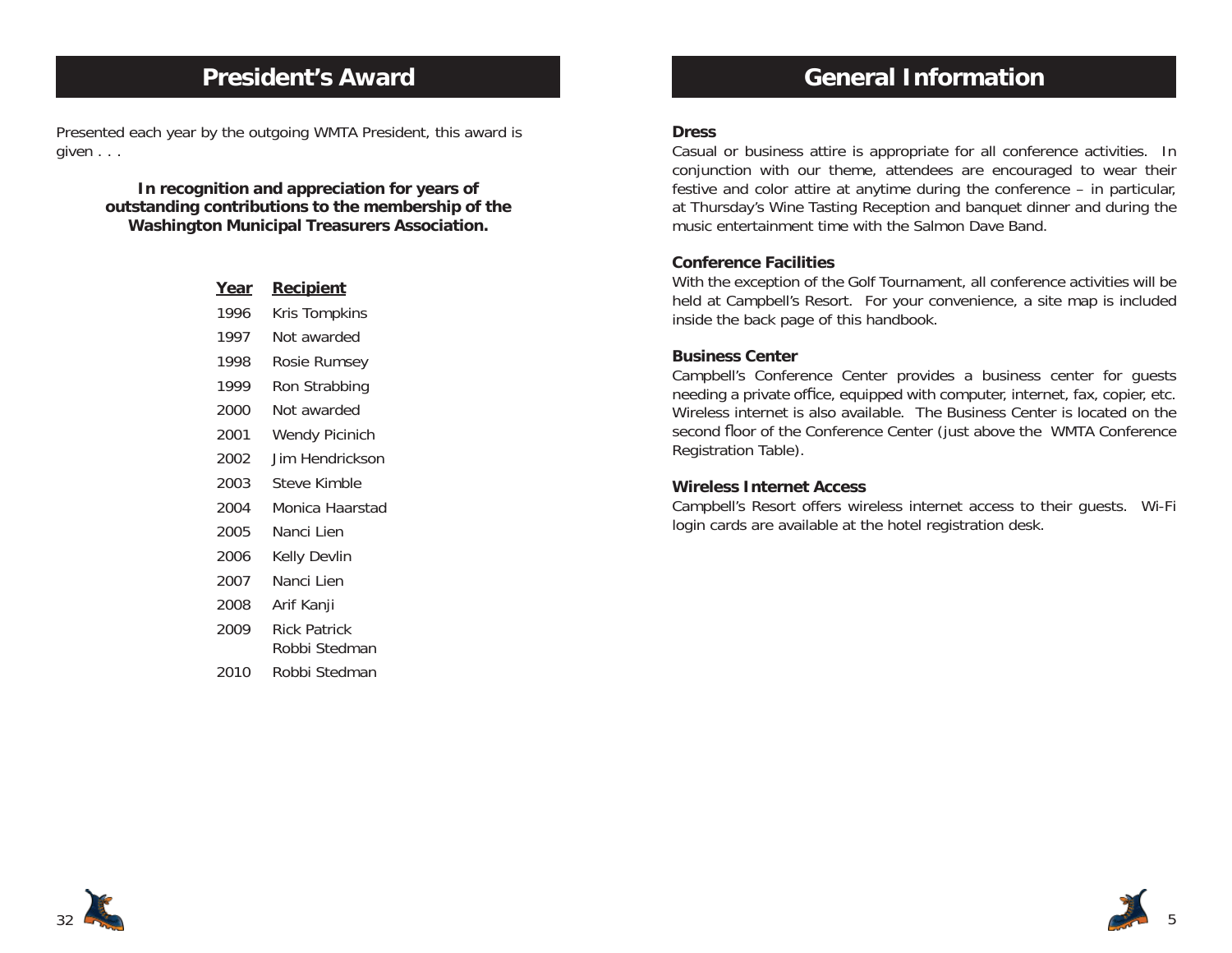### **Badges & Ribbons**

We ask for all conference attendees to wear their name badges to gain admission to conference activities and meals.

To assist you in recognizing officers, board members, and other conference participants, ribbons have been color coded as follows:

**President** – Dark green **President-Elect** – Dark blue**Secretary** – Dark blue **Treasurer** – Light yellow **Board Member** – Burgundy **Immediate Past President** – Red**Past President** – Purple **Committee Member** – Red**First Time Attendee** – Turquoise **Honorary Life Member** – Light yellow **Honorary Guest** – White **Sponsor** – Green **Speaker** – Bright yellow **Facilitator** – Black

# **2010-11 Officers & Board Members**

#### **Officers**

**President**Doug Merriman, Finance Director, City of Oak Harbor

**President-Elect**Ellen Dolan, CFA, Treasurer/Investment Officer, City of Spokane

**Secretary** Michael Olson, Deputy Director, Finance and Administration, City of Kirkland

**Treasurer**Dianne Nelson, Finance Director, City of Monroe

**Immediate Past President**Michael Legarsky, Finance Director, City of Port Townsend

#### **Board Members**

**Board Position No. 1**Deborah Booher, Finance Director, City of Poulsbo<sup>\*</sup>

**Board Position No. 2**Arif Kanji, Investment Officer, Snohomish County

**Board Position No. 3**Robbi Stedman, LGIP Administrator, Office of the State Treasurer

**Board Position No. 4**Shelly Carter, Accountant, City of Olympia

**Board Position No. 5**Laurie Hale, Treasury Manager, City of Cheney

**Board Position No. 6**Karen Sweeney, Clerk-Treasurer, City of Entiat

**Board Position No. 7**Stephanie McKenzie, Finance Director, City of Enumclaw

**APT US&C Representative** Doug Extine, Deputy Treasurer, Office of the State Treasurer



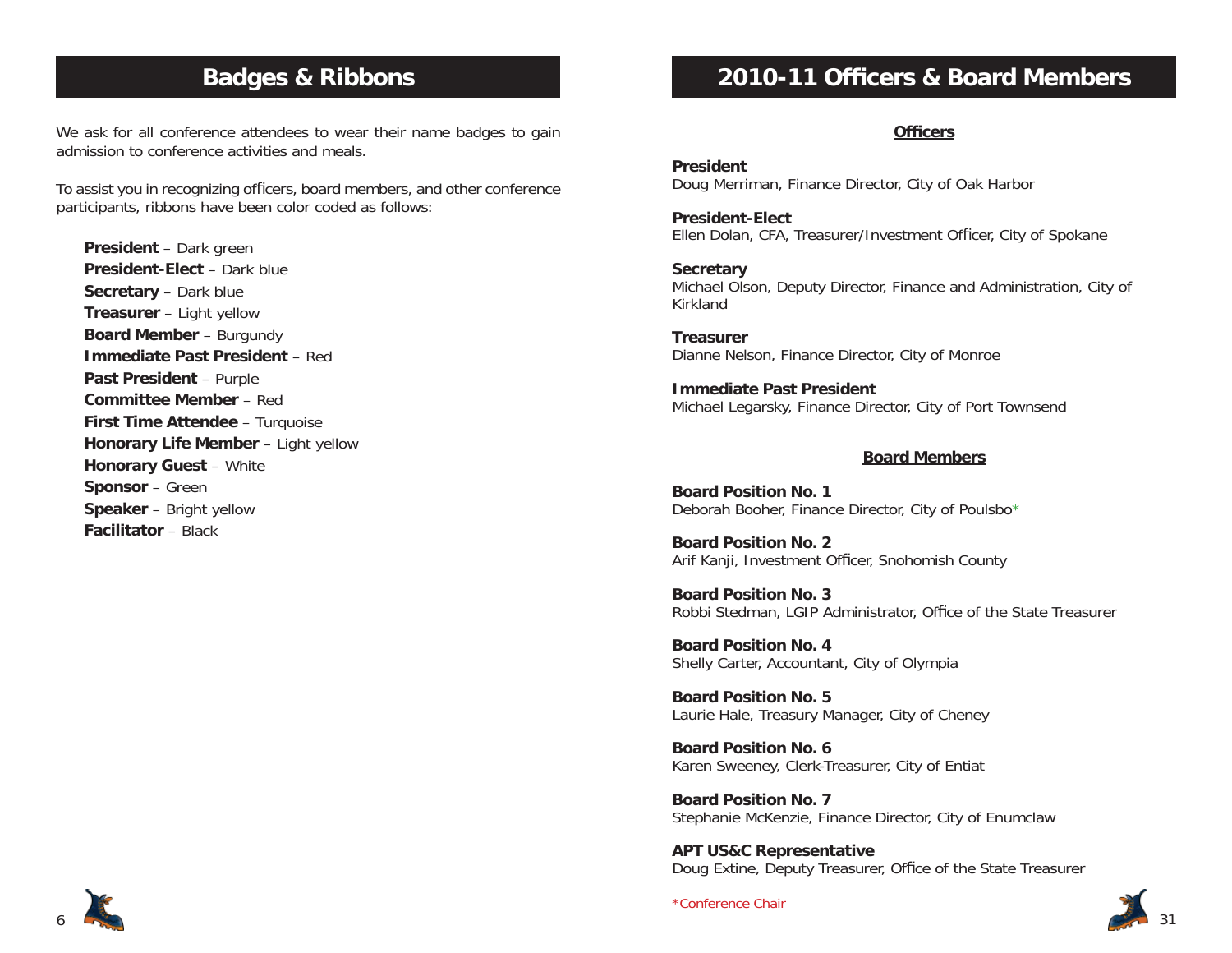## **Past Conference Themes**

| Year | <b>Theme</b>                                  | <b>President</b>             |
|------|-----------------------------------------------|------------------------------|
| 1984 |                                               | George Khatian               |
| 1985 |                                               | Lloyd Hara                   |
| 1986 |                                               | Paul Kasakabe                |
| 1987 |                                               | Betty Nahoopii               |
| 1988 |                                               | Harry Wong                   |
| 1989 |                                               | Lillian Luark                |
| 1990 | Country Western - "Visit Treasurers' Country" | Ann Berger                   |
| 1991 | 50s and 60s - "Remember When"                 | Paul Gudgerisson             |
| 1992 | Cruise - "Keeping Afloat in the 90s"          | <b>Kristine Miller</b>       |
| 1993 | Hawaiian Luau/South Seas - "Treasure Island"  | Dale Sciuchetti              |
| 1994 | Country Western - "A Fist Full of Dollar\$"   | Wendy Picinich               |
| 1995 | Star Trek - "Trekking Toward Tomorrow"        | Rob Hendrickson              |
| 1996 | Irish - "Green Grow the Dollar\$"             | Mike Murphy                  |
| 1997 | Jungle - "A Financial Safari"                 | Connie Leonard               |
| 1998 | Sports - "Financial All-Stars"                | Rosie Rumsey/<br>Randy Krumm |
| 1999 | South of the Border - "Viva La Finance"       | Ron Hupp                     |
| 2000 | Handyman - "Tooltime for Treasurers"          | Jim Hendrickson              |
| 2001 | Circus - "Under the Treasury Big Top"         | Monica Haarstad              |
| 2002 | Train - "All Aboard the Treasurers Express"   | Paulette Alvarado            |
| 2003 | Cameras - "Focus on Finance"                  | Ron Strabbing                |
| 2004 | Money Makes the World Go 'Round               | Yvonne Ziomkowski            |
| 2005 | Financial "Ports of Call"                     | Craig Kerr                   |
| 2006 | Financial "Roundup"                           | <b>Allan Martin</b>          |
| 2007 | Mardi Gras - "Ooh La La \$\$ Moo La La"       | Doug Extine                  |
| 2008 | Fishing for Silver - 25th Anniversary         | Doug Extine                  |
| 2009 | Follow the Financial Brick Road               | Nanci Lien                   |
| 2010 | Diving for Treasure                           | Michael Legarsky             |







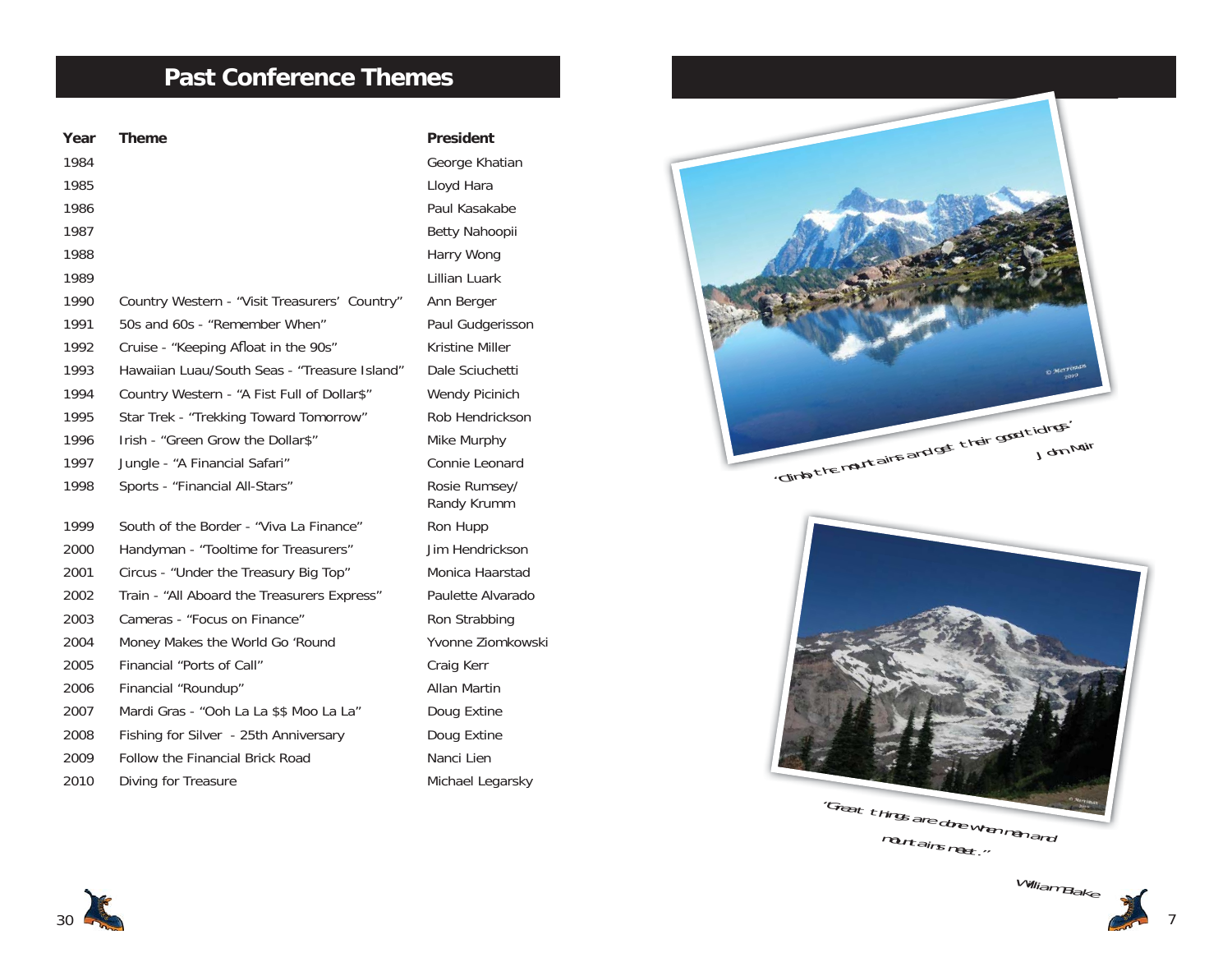#### **CPE/CPFA/ACPFA Credits**

CPE, CPFA, and ACPFA credits for continuing professional standards are available for each of the sessions. Attendees should sign the attendance sheet at each session. The center of this Conference Handbook includes a "Record of Attendance" sheet to be completed and retained by attendees to verify attendance. WMTA will provide copies of the sign-in sheets online for CPE credits purposes only. For others certifications, attendees should be sure to retain your handbook "Record of Attendance."

#### **Feedback and Comments**

In our continuing effort to utilize technology to conserve resources, WMTA will be gathering your conference feedback through a quick and user friendly survey. The survey will be emailed to all conference attendees next week. When you receive the email, we would appreciate you taking a couple of minutes to share your thoughts about this year's conference. Your comments will help us to plan future conferences.

To ensure that you received the survey, MRSC needs to have your current email address. If you need to update your email information, just stop by the Conference Registration Table. You can also update your information online on the WMTA's website (wmta-online.com) by clicking on the **Membership** button and accessing your membership record.

## **APT US&C**

**Certified Public Finance Administrator (CPFA)** recognizes public treasury and finance officials who have demonstrated a high level of professional competency through continuing education and professional experience. Successful applicants must have earned sufficient education and experience points and been a member of APT for two consecutive years. Members who already have the CPFA designation are required to maintain the certification every five years. Educational programs are offered at CPFA approved university programs; APT state association conference and annual APT conferences. See the APT US&C website for the new Advanced Certified Public Finance Administrator credential.

**Investment Policy Certification** allows public treasury officials to submit their government's investment policies to APT for peer review. The association's Investment Policy Program provides public investors with guidance and technical assistance in developing a comprehensive written investment policy. APT's model investment policy includes those elements that are essential to a good policy and includes an outline to help develop policies suited to your entity.

**Cash Handling Certification** provides treasury officials the opportunity to submit their government's cash handling program for review and certification. APT's model cash handling manual is an excellent resource that includes training modules, glossary of terms, a cash handling training seminar syllabus, sample cash handling legislation, and an application for the certification program. The association's cash handling training seminars are open to public treasury officials throughout the year.

**Debt Policy Review and Certification** program provides treasury and financial officials with the Debt Policy Handbook to be used as a quide for preparing their own unique policy. This handbook provides practitioners with the information necessary for preparing a comprehensive capital financing policy. It includes chapters on: assessment and funding alternatives; issuance of obligations; administration of obligations; and using pertinent internet sites. The handbook includes instructions and an application to have your policy certified.

For more information on these and other certification opportunities, visit the APT US&C website at www.aptusc.org.



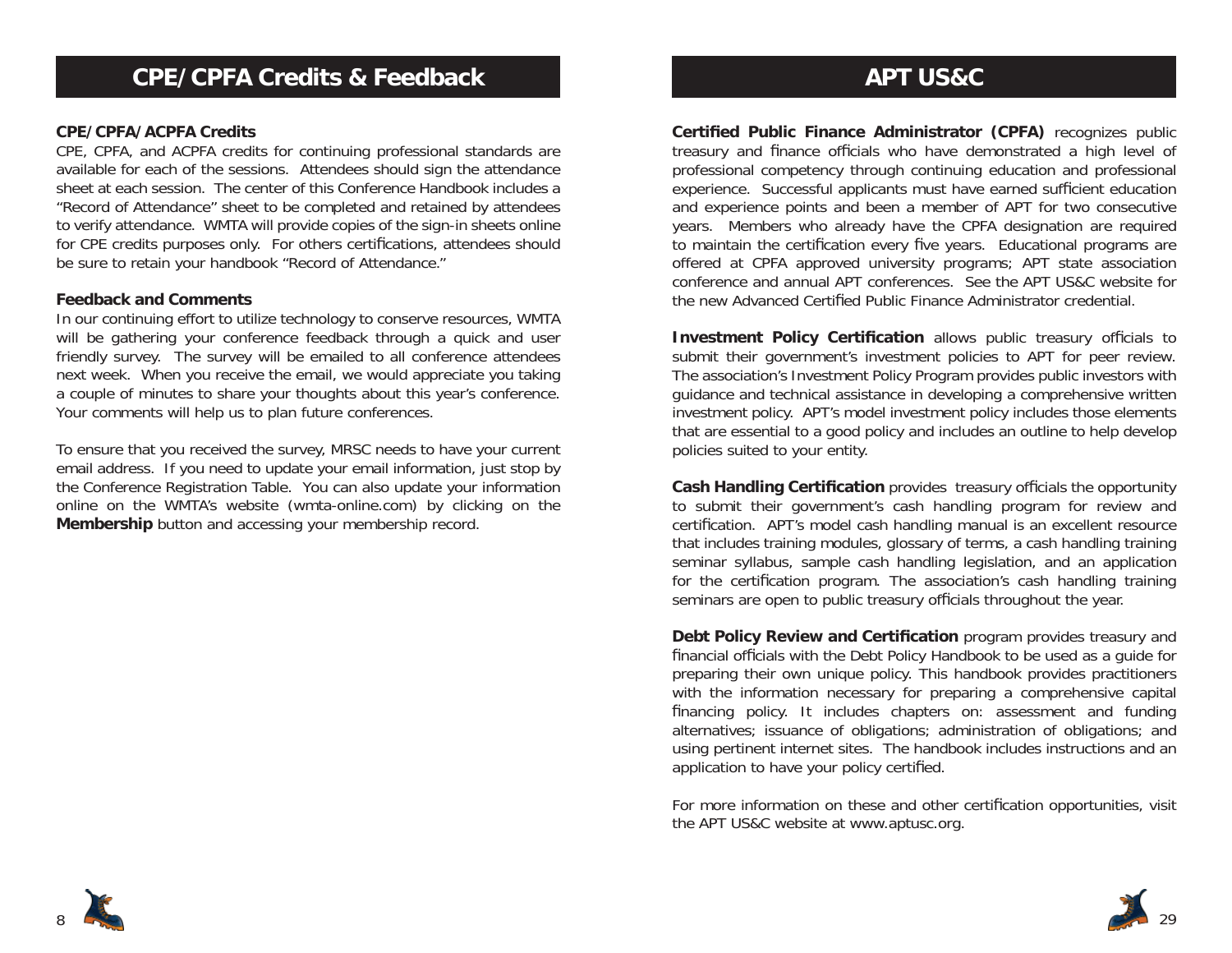# **APT US&C**

The Association of Public Treasurers of the United States and Canada (APT US&C) is a non-profit corporation established in 1965 with the express purpose of serving public treasury officials.

The Association provides educational seminars and conferences, publications, policy and legislative information, and technical assistance to members.

APT's key areas:

- Cash Management
- Bank Services
- Investment Policies & Practices
- Debt Management
- Internal Controls
- Pension & Benefits Administration
- Technology
- Cash Handling
- Revenue Collections
- New Revenue Sources

Join us for our 46th annual conference:

**July 24-27, 2011**

Renaissance Hotel & Cox Convention Center, Oklahoma City, Oklahoma

### **"The Will to Survive, the Skill to Succeed"**

WMTA scholarships may be available. Visit **wmta-online.com**.

For information about APT US&C and its programs see their website or contact their office at:

> APT US&C962 Wayne Avenue, Suite 910 Silversprings, MD 20910 (301) 495-5560 • (301) 495-5561 Fax www.aptusc.org info@aptusc.org

### **Conference Program – Wednesday**

**Conference Registration Table Hours 8:30am - 3:00pm**

**Golf Tournament 10:30am - 5:30pm**

Sponsors: Seattle Northwest Securities, Bank of New York Mellon, Piper Jaffray, Vining Sparks, and KeyBank

### **Investment Strategy – What, Why,**

**and How 9:00am - 12:00pm**

Location: Stehekin B (upper level) Instructor: Deanne Woodring, Portfolio Manager and Advisor, Davidson Fixed Income Management

The continued low-rate environment has heightened attention on the investment strategies of public fund investors. Oversight committees are demanding additional accountability and questioning decreased earnings and their impact on constrained municipal budgets. Is it time to adjust your investment strategy or do you hold the course? These are challenging times for investors. It is very important to have a well thought out strategy and a carefully constructed portfolio as we move forward.

This session will analyze the current fixed-income market outlook, review which asset classes have performed well, and which have not, discuss investment strategies going forward, and provide ideas for how to communicate with and keep your oversight committees informed along the way.

#### **Fraud and Internal Controls**

**9:00am - 12:00pm**

Location: Stehekin A (upper level)

Instructor: Sarah Walker, CFE, Fraud Manager, State Auditors Office

This preconference session will focus on current fraud trends, internal controls and detection methods. We will also review and discuss lessons learned from closed cases.

#### **Box Lunch 12:00pm - 1:00pm**

Location: Stehekin Foyer (upper level) Sponsors: Cantor Fitzgerald and Time Value Investments

9

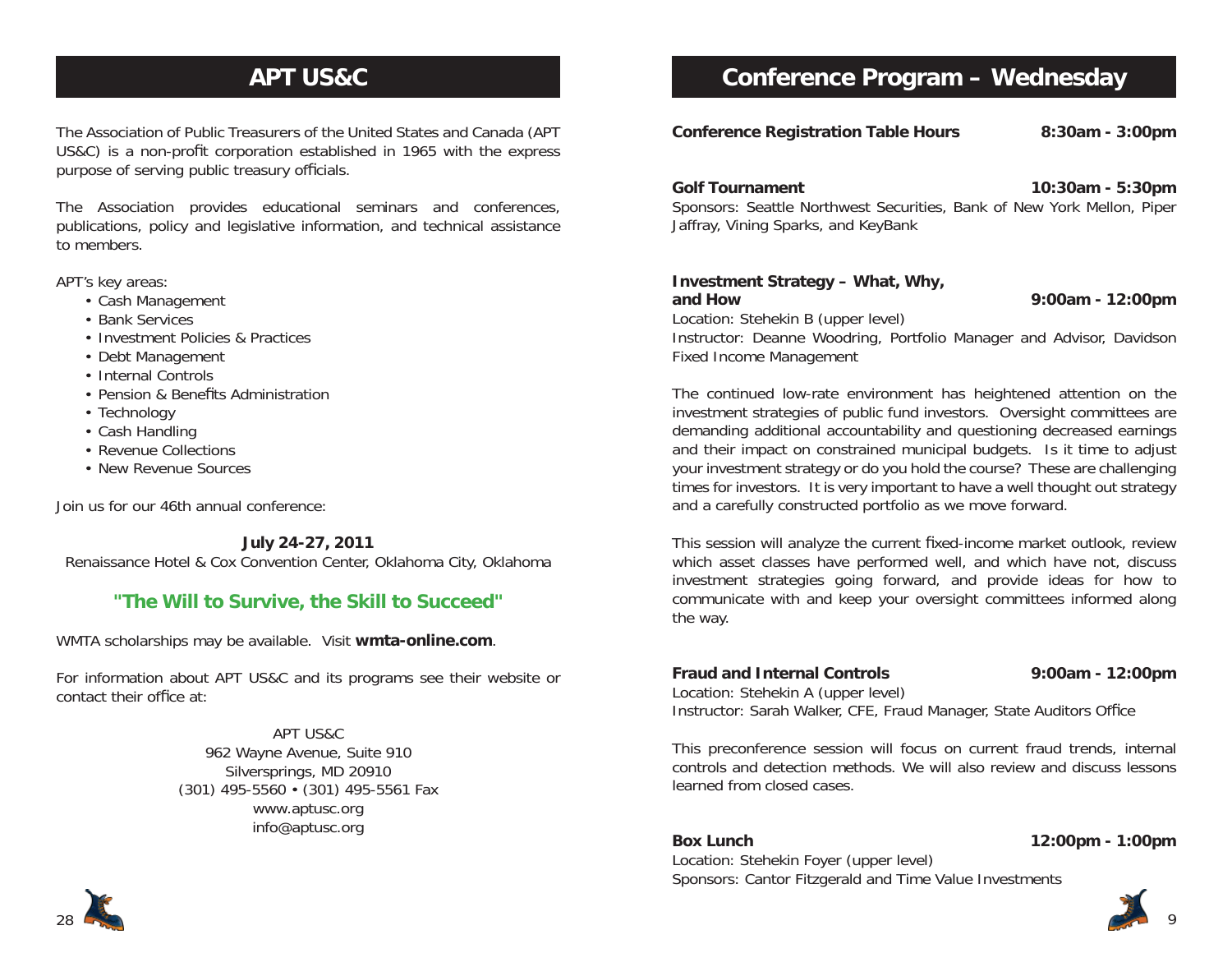**Bonds 101, Public Funds Investing 1:00am - 4:00pm** Location: Stehekin B (upper level) Instructor: Paul Jarvis, Managing Director, Time Value Investments, Inc.

This unique public funds investment class begins at the beginner level. We will diagram a typical bond and lay out the cash flows. We will resolve questions regarding bonds purchased at a discount and a premium. And without resorting to bond speak or jargon, we will answer that all important question: "how likely is a specific callable bond to be called?"

**Presentation Tips and Tricks for Smarties (And Dummies) 1:00pm - 4:00pm** Location: Stehekin A (upper level) Instructor: Malcolm Kushner, Malcolm Kushner and Associates

In today's information-driven economy, the ability to make presentations effectively is essential – especially for municipal treasurers. Whether you're speaking to city council members, colleagues or the community at large, you need to get your ideas across persuasively. You also need to make people pay attention to information that's very dry even though it's very important. That means knowing how to use humor even if you can't tell a joke.

In an entertaining and informative program, you will learn how to:

- Prepare a message in a way that overcomes stage fright
- Avoid common delivery mistakes
- Develop humorous anecdotes that make a point
- Use simple rhetorical tricks to sound like a great orator
- Set audience expectations
- Use humor to defuse tough questions
- Review some basic rules of persuasion
- And lots more

### No kidding!

# **Track 4 - Roundtable**

### **LOCAL Program and Bond Mathematics**

Location: Edmunds Room (upper level) Instructor: Noah Crocker, Lease Purchase Specialist, Washington State Treasurers Office

Local governments authorized to make a general obligation pledge and levy taxes can finance equipment and real estate (construction or acquisition) through the Local Option Capital Asset Lending (LOCAL) program offered by the Office of the State Treasurer. LOCAL pools the financing needs of local governments with those of state agencies to gain economies of scale in an effort to reduce borrowing costs and achieve lower interest rates.

The LOCAL Program has been re-organized to gain even greater pricing efficiencies in the market place. The LOCAL Programs repayment schedule has been changed to mirror the sizing and structure of bonds. This change will be discussed, as well as the important Bond Mathematics that we all should know.

The Bond Math presentation will explore the various inputs and outputs (e.g., Original Issue Premium/Discount, Coupon, Yields, AIC, TIC) that result in a bond debt service schedule. Bring your calculators as we walk through the basics of calculating a bond amortization schedule.



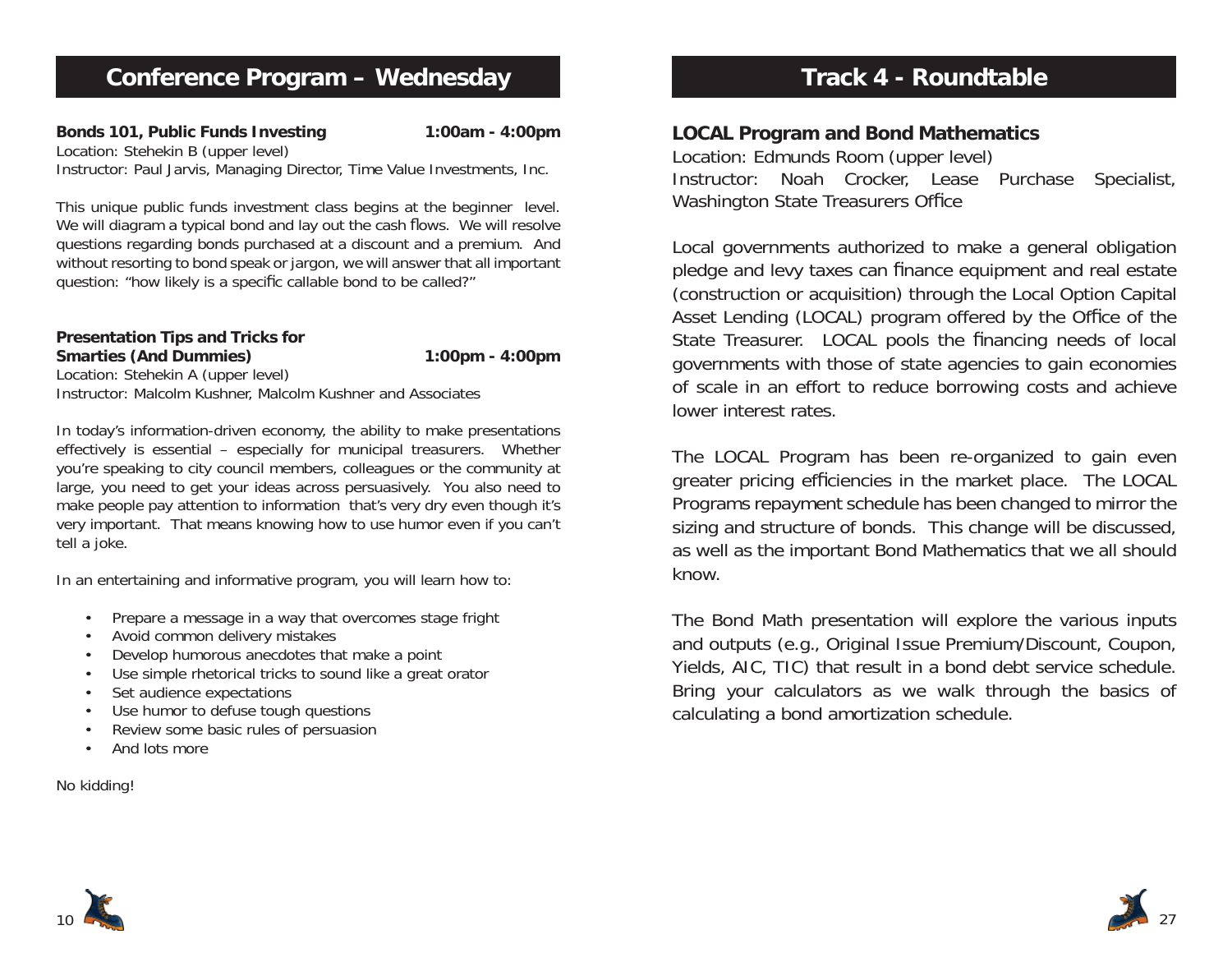# **Track 4 - Roundtable**

### **Issuing Bonds and Preparing for Ratings Call**

Location: East Room (upper level) Instructors: Lindsay Sovde, Senior Vice President - Public Finance, Seattle-Northwest Securities Corp.; Scott Bauer, Financial Advisor, A. Dashen and Associates

This course will involve a discussion on issuing the different types of debt utilized by Washington municipalities, the proper steps and players involved in issuing debt, tax-exempt debt, and issues to be aware of for outstanding debt. Come learn how to put your best foot forward when preparing for a ratings call!

• • • • • • • • • •

### **Open Public Meetings Act**

Location: Monfort Room (upper level) Instructor: Pat Mason, Senior Legal Consultant, Municipal Research and Services Center

One of the primary legal doctrines that elected and appointed officials must be familiar with is the Open Public Meetings Act. This session will provide an overview of the requirements of the Open Meetings Act, including an overview of the reasons for which a governing body may meet in closed or executive session. The session will highlight inadvertent ways the Act can be violated, such as e-mail meetings, serial meetings or use of social media. A focus of the session will be on staff responsibilities for complying with the Act, such as required notice, proper procedures to go into executive session, and what must be reflected in the minutes so as to avoid issues with the Office of the State Auditor.



**Dinner at Campbell's Resort 6:00pm** Location: Terrace TentSponsor: Bank of America Merrill Lynch

This is a casual affair and a chance to meet new friends and catch up with old ones. No need to drive anywhere. Join us right here at the Campbell's Resort, in the tent just above the hotel check-in desk.





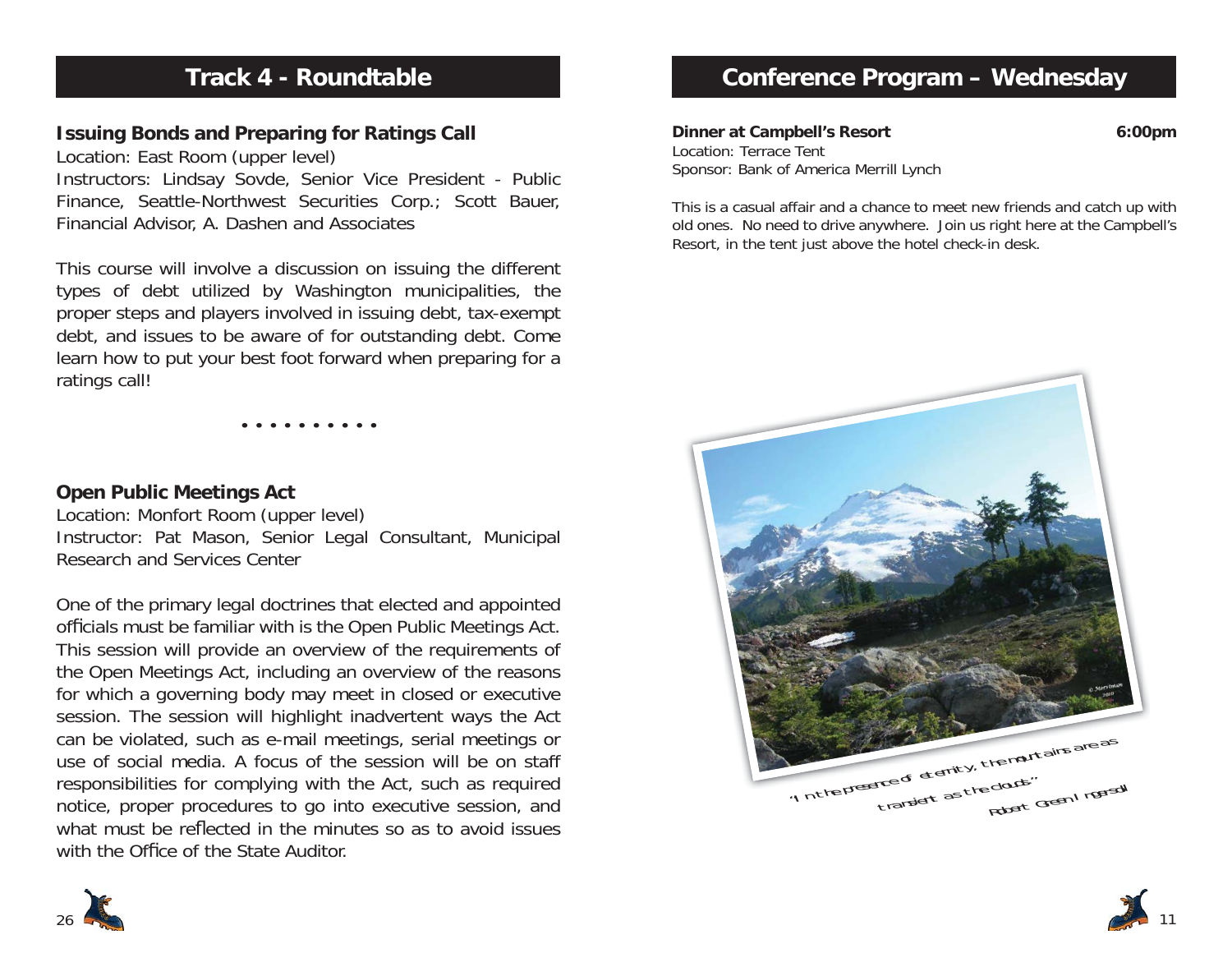**Chelan Riverfront Park Walk/Run 6:30am**Location: Check in at the hotel lobby Sponsor: Wells Fargo Bank

On Thursday morning, grab your gear and meet up with your team at the Campbell's lobby to begin your morning trek around the beautiful Chelan Riverfront Park. This peaceful route along the Chelan River is a perfectly calm start to a busy conference day. Enjoy the views, the chance to get your system charged for the day, and don't forget your 2011 Walk Run T-shirt at the finish!

| <b>Conference Registration Table Hours</b> | 7:30am - 3:00pm |
|--------------------------------------------|-----------------|
|                                            |                 |

**Buffet Breakfast 7:30am - 8:30am**Location: Ballroom I, II, III Sponsors: Bank of New York Mellon and Union Bank

**General Session**Sponsor: UBS - Jon Highum

**Welcome 8:30am**Location: Stehekin A & B (upper level)

• National Anthem: Susie Sun, 9th grader at Chelan Middle School

• Doug Merriman, WMTA President

**Leading With Laughter: How U.S. Presidents Use Humor to Relate, Motivate, and Communicate 8:45am - 10:15am**Location: Stehekin A & B (upper level) Instructor: Malcolm Kushner, Malcolm Kushner and Associates

Public speaking is one of the most important skills for succeeding in today's competitive world. In our "Information Age," getting your ideas across with conviction and credibility is absolutely essential. It can make the difference between success and failure – on the job, at home and in life.



# **Track 3 - Roundtable**

### **Municipal Bond Market Update**

Location: West Room (upper level)

Instructors: Doug Extine, Deputy Treasurer, Washington State Treasurer's Office; Mark Rodgers, Senior Vice-President -Government Sales, Seattle Northwest Securities; Jon Highum, First Vice President - Investments, UBS Financial Services, Inc.

The last couple of years have been a challenging time for public fund investment managers and the next couple of years are shaping up to be challenging, as well, although possibly for different reasons. In this roundtable discussion we will look at the current market, possible paths going forward, and the risks and potential strategies for managing your investment portfolios. We will also discuss the potential impact to public fund investors of the proposed changes to FNMA and FHLMC.

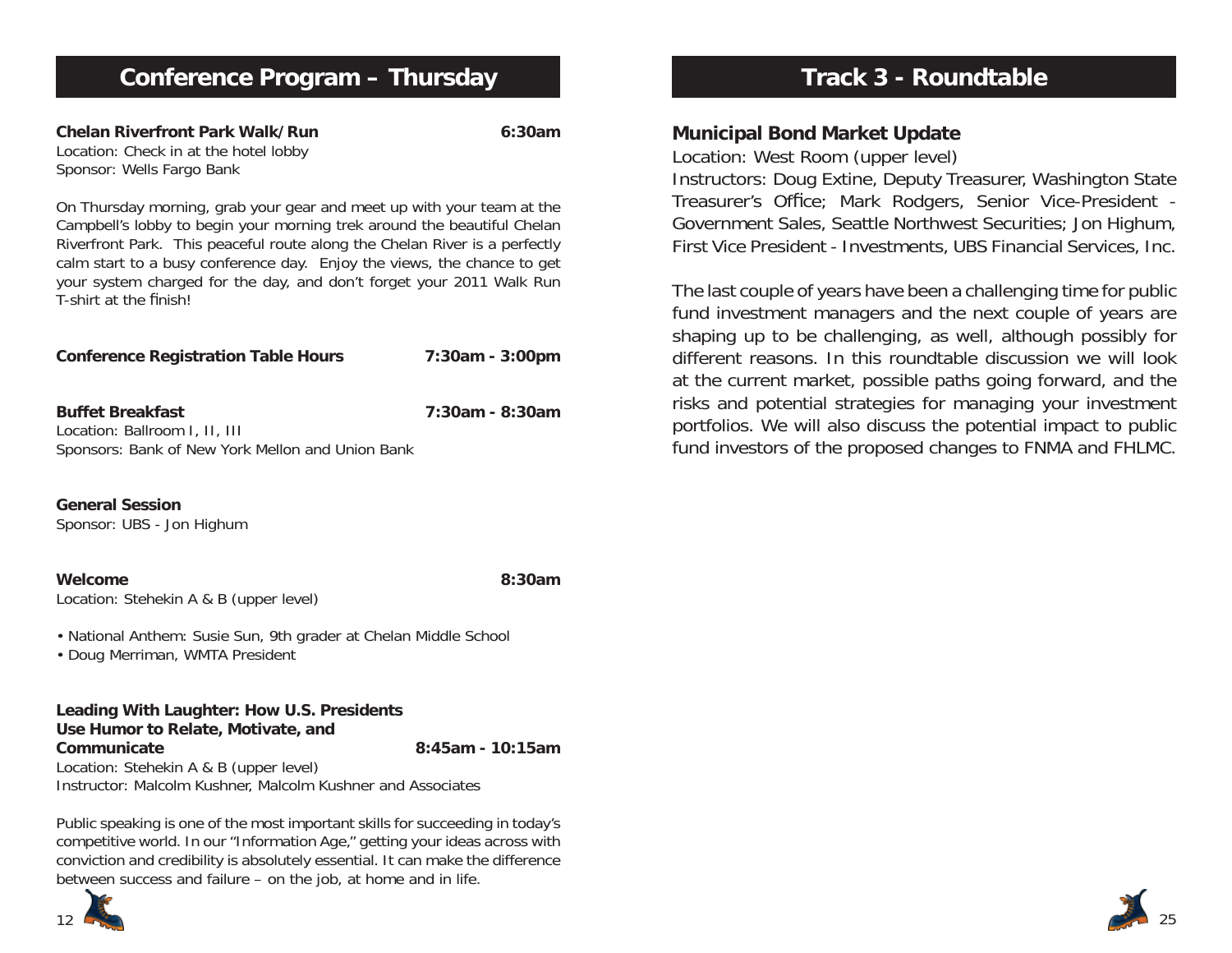# **Track 3 - Roundtable**

### **The Elements of Writing a Banking Services RFP**

Location: Stehekin B (upper level) Instructors: Ellen Dolan, CFA, Treasurer/Investment Officer, City of Spokane and Susan Kietjes, Government and Nonprofits Relationship Manager and VP, U.S. Bank

With the ever changing economic environment and new banking regulations, it may be a good time to issue a Request for Proposal (RFP) for banking services. Hear from a city that recently went through a Banking RFP process including interviews, demonstrations and the analysis of changing banks.

• • • • • • • • • •

### **Accepting Credit Cards: What You Need to Know**

Location: Stehekin A (upper level) Instructors: Jeff Vandeventer, AVP, Merchant Services, Sterling Savings Bank and Michael Hodge, Government Sales Executive, U.S. BANK Payment Solutions

Once you have decided to offer this service to your customers what are the costs involved? Processing costs are something you can control. Join us for a discussion on the components of the payment processing model, as well as defining additional costs that need to be considered.

## **Conference Program – Thursday**

Whether you're dealing with one person or one thousand, you need to have impact. You're not a modern day Cicero? Don't worry. You can learn to give a great speech – even if you suffer from stage-fright.

Just avoid some common mistakes, fascinate your audience and make your message mesmerizing. Malcolm will show you how. Lots of tips and tricks you won't hear from anyone else. Go ahead, learn how to change your next speech from remarks to remarkable.

**Break 10:15am - 10:30am**

#### **Washington State's Economic and Revenue Outlook 10:30am - 11:40am**

Location: Stehekin A & B (upper level)

Instructor: Brett Bertolin, Senior Economist, Economic and Revenue Forecast Council, State of Washington

Mr. Bertolin will touch on the highlights of the current national economic outlook. His presentation will compare Washington State's forecast with what is happening at the national level and will explain the economic and trend differences between the two perspectives.

**Lunch and Business Meeting 12:00pm - 1:15pm** Location: Ballroom I, II, III Sponsor: Sterling Savings Bank

Business Meeting

- Special Recognition
- Approval of Minutes for 2010 Business Meeting
- Awards
	- Investment Policy Certifications
- Debt Policy Certifications
- President's Award
- Nominations for 2011-12 WMTA Officers and Board Members (information on page 33 in your conference handbook)



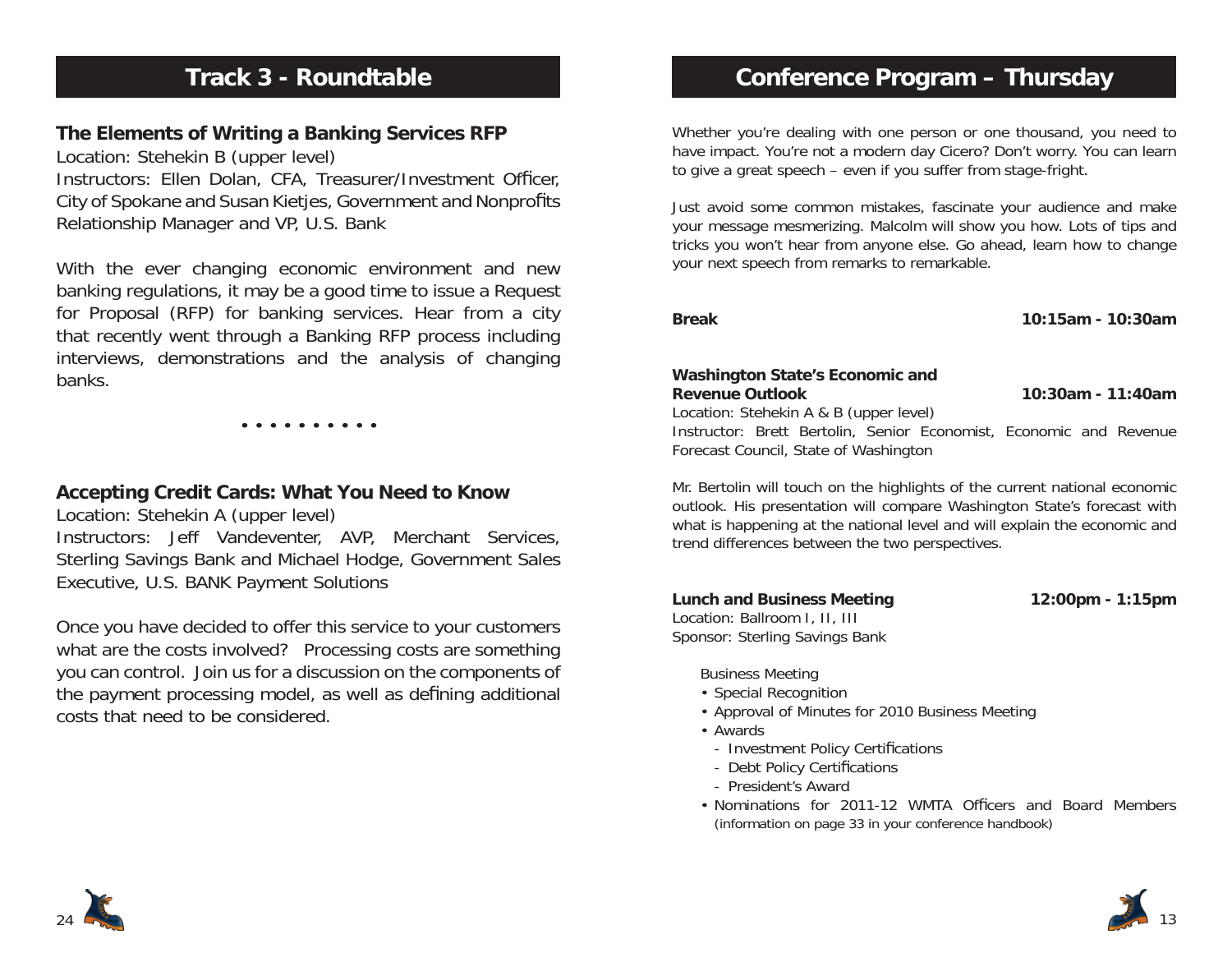## **Conference Program – Thursday**

| <b>Roundtable Sessions</b><br>(see pages 20-27 for Roundtable descriptions)                                                                                                                                                                                                                                                                                               | 1:30pm - 2:50pm       |  |  |
|---------------------------------------------------------------------------------------------------------------------------------------------------------------------------------------------------------------------------------------------------------------------------------------------------------------------------------------------------------------------------|-----------------------|--|--|
| <b>Break</b>                                                                                                                                                                                                                                                                                                                                                              | $2:50$ pm - $3:10$ pm |  |  |
| <b>Roundtable Sessions</b><br>(see pages 20-27 for Roundtable descriptions)                                                                                                                                                                                                                                                                                               | $3:10$ pm - $4:40$ pm |  |  |
| <b>Wine Tasting Reception</b><br>Location: Terrace Tent<br>Sponsor: Bank of New York Mellon                                                                                                                                                                                                                                                                               | 5:30pm - 6:30pm       |  |  |
| <b>Banquet Dinner</b><br>Location: Ballroom I, II, III<br>Sponsor: KeyBank                                                                                                                                                                                                                                                                                                | 6:30pm - 7:15pm       |  |  |
| <b>Auction and Raffle</b><br>Location: Ballroom I, II, III                                                                                                                                                                                                                                                                                                                | 7:15pm - 8:00pm       |  |  |
| One of the highlights of the WMTA Conference is the live auction. On<br>Thursday evening, the atmosphere in the Main Ballroom comes alive as<br>conference attendees wave paddles and attempt to out-bid each other<br>on everything from T-shirts to sparkling crystal to sporting event tickets.<br>Also, a very big THANK YOU to our very own Ron Hupp for lending his |                       |  |  |

You'll also notice WMTA board members selling raffle tickets throughout the conference. The raffle takes place at lunch on Friday and always ends with the ultimate prize, the combo HD TV/DVD player (thanks for sponsoring, Vining Sparks). Proceeds from these two fund-raisers provide scholarships to the WMTA State Conference and the APT National Conference. Since 1985, WMTA has awarded over **\$61,000** in scholarships to assist local governments in staying connected to these organizations that provide invaluable educational and networking opportunities. Please come and participate by supporting these worthy and fun events!

# **Track 2 - Roundtable**

### **How to Select An Investment Broker**

Location: Edmunds Room (upper level) Instructor: Ellen Dolan, CFA, Treasurer/Investment Officer, City of Spokane

This course will examine the process of selecting an investment broker for assistance with a municipal investment portfolio. Discussion will focus on reviewing the needs of the municipality and the appropriate type of brokers to fit those needs. We will review broker/dealer questionnaires to determine qualifications and suitability of brokers/dealers.



auctioneering talents to this fun event!

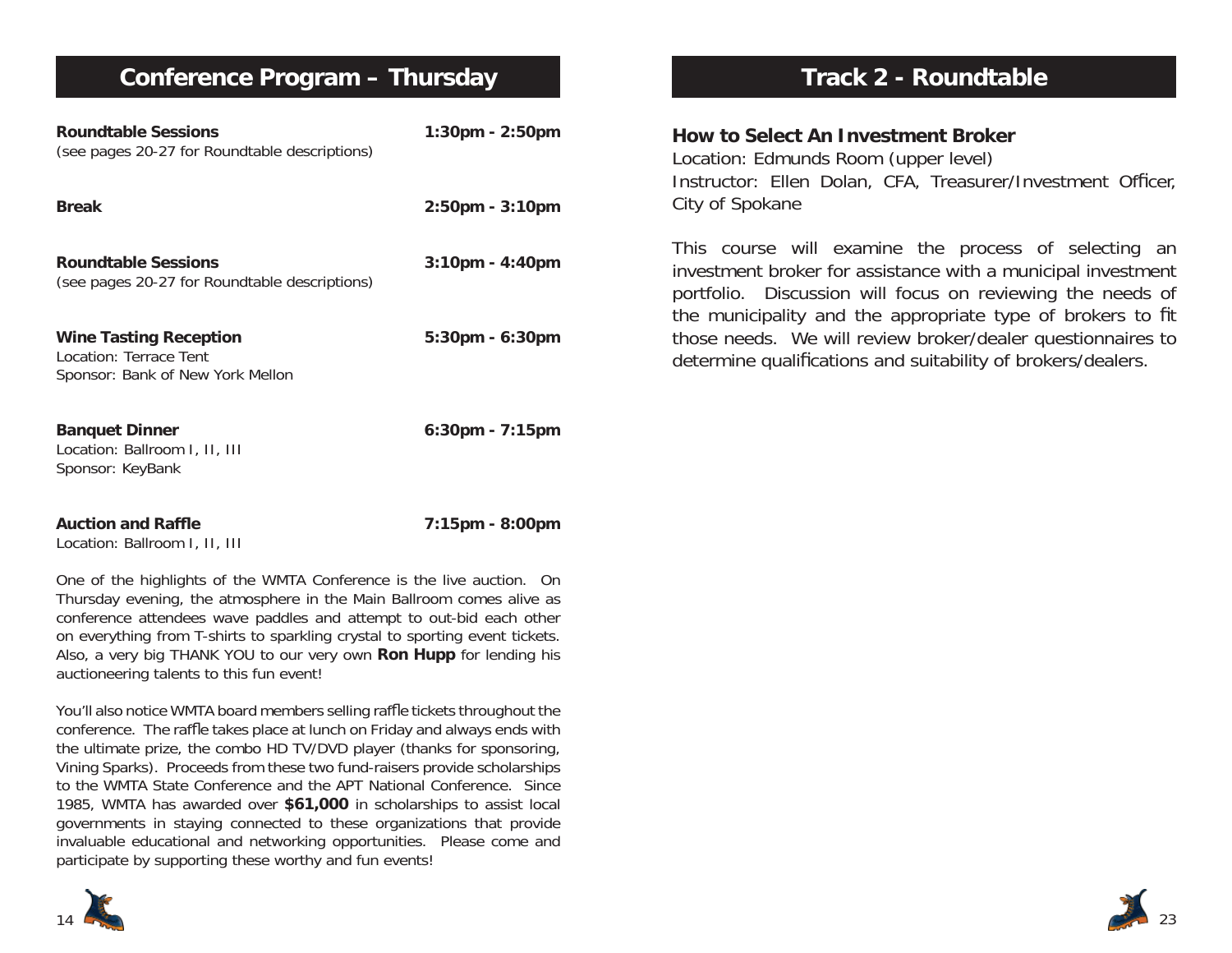# **Track 2 - Roundtable**

### **Small Cities Roundtable**

Location: East Room (upper level) Instructor: Toni Nelson, Director of Professional Services, Vision Municipal Solutions

"Small Cities – Big Issues": Small cities have unique challenges simply because they are "small". Multiple hats worn by one or two key individuals can lead to hurdles that our larger neighbors don't have to clear. Attend this session to receive insight on ways to manage the challenge and clear the hurdles as well as share your ideas with others your size.

• • • • • • • • • •

### **Public Records Requests**

Location: Monfort Room (upper level) Instructor: Pat Mason, Senior Legal Consultant, Municipal Research and Services Center

The roundtable will primarily be an overview of the requirements and rules surrounding the disclosure of public records. It will cover the procedures that are required for compliance with the law. It will also cover electronic records, including e-mail, as part of the public records law. The primary exemptions from disclosure will be reviewed. The discussion will highlight – best practices recommendations from the newly adopted Model Rules for Public Records.

## **Conference Program – Thursday**

**Music Entertainment 8:15pm - 11:00pm** Location: Ballroom I, II, III

And don't let the evening end just yet . . . help us celebrate our 28th Anniversary in style at the Base Camp featuring the music of the ever popular "The Salmon Dave Band".





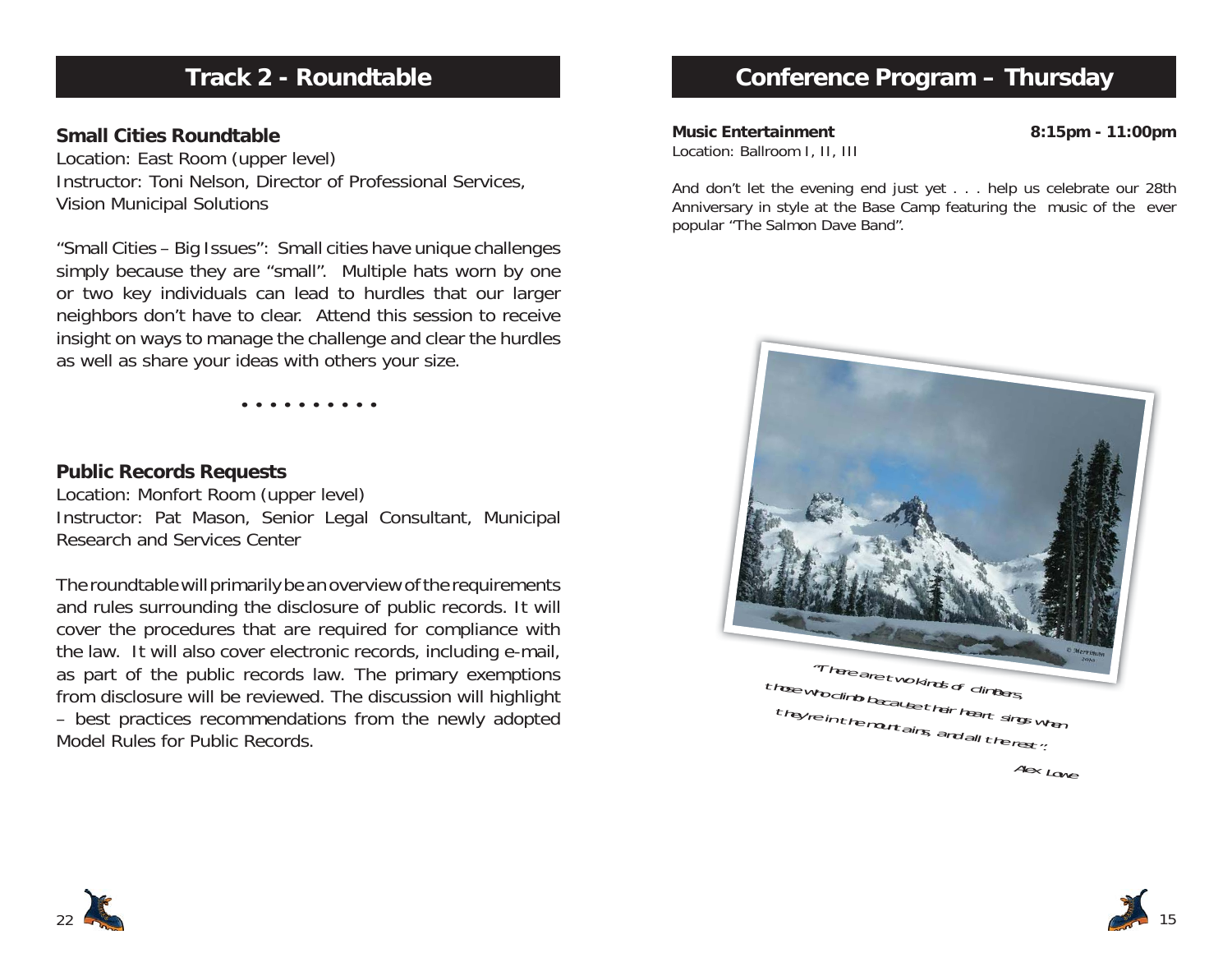# **Conference Program – Friday**

**Buffet Breakfast 7:30am - 8:45am**Location: Ballroom I, II, III Sponsors: Cutwater Asset Management and Foster Pepper

**Roundtable Sessions 9:00am - 10:20am**(see pages 20-27 for Roundtable descriptions)

Break and Scholarship Raffle Drawing 10:20am - 10:50am Location: Ballroom I, II, III Sponsors: Vining Sparks, BLX, and Seattle Northwest Securities

**Roundtable Sessions 10:50am - 12:10pm** (see pages 20-27 for Roundtable descriptions)

# Thank You for Attending!

We hope that your time at our conference<br>gave you a few new tools in your gear bag to help you successfully "Keep Your Grip" during these tough economic times. One of the key<br>advantages of our conference is the "round table discussion" format, which allows you time to make key connections with your peers! Don't be afraid to keep in touch, as we are all in this together. Have a successful year, and remember us in your education planning for  $2012$  - here at Campbell's Lodge.

The WMTA Board



**Does GASB 54 Really Impact All Local Governments?**

Location: West Room (upper level) Instructor: Christy Raske, CPA, Local Government Support Manager, State Auditors Office

This roundtable will discuss the impacts of GASB 54 for reporting for all local governments. Emphasis will be placed on how you should evaluate all of your funds for reporting for 2011.

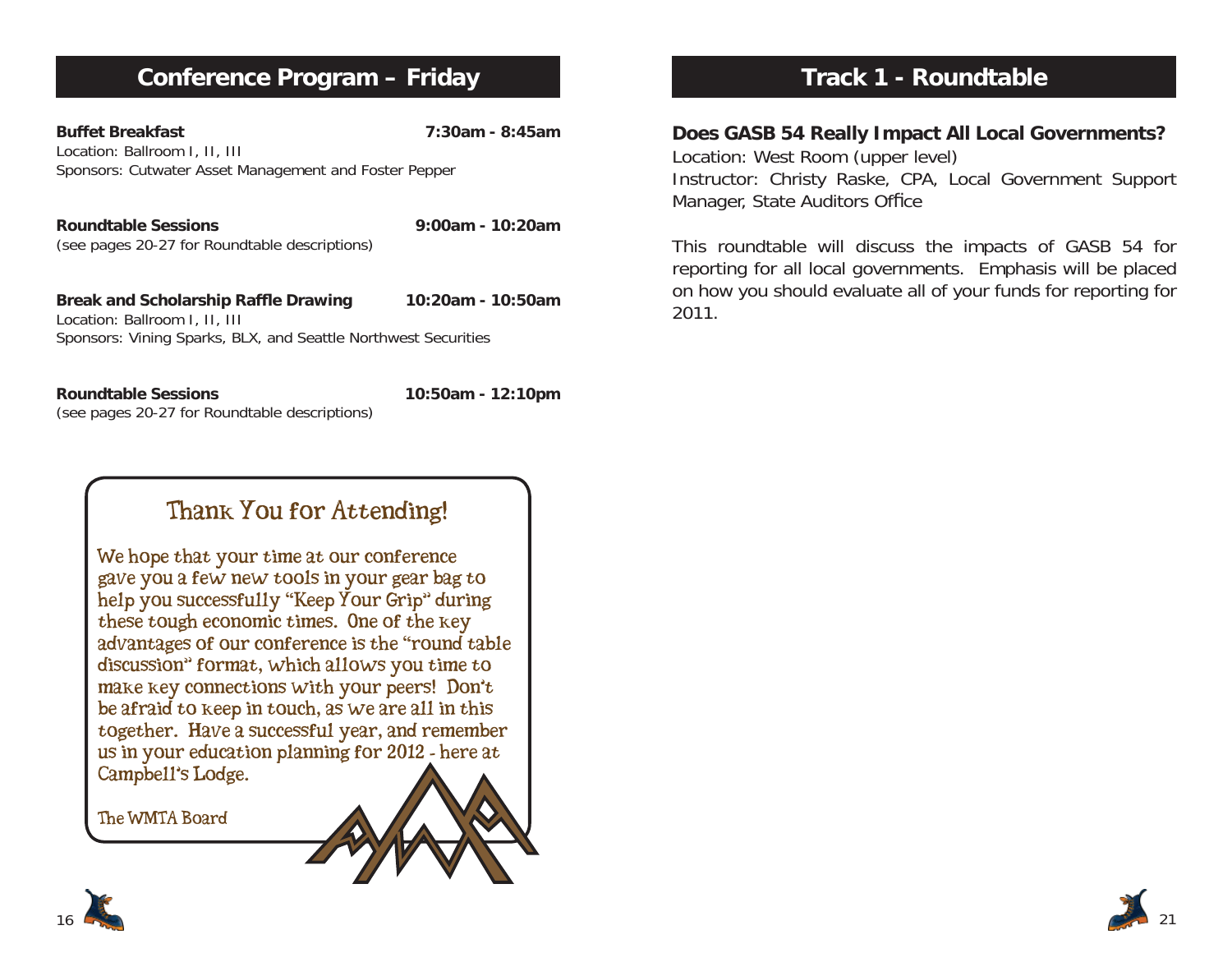# **Track 1 - Roundtable**

### **How to Mitigate Fraud in Your Organization**

Location: Stehekin B (upper level)

Instructor: Sarah Walker, CFE, Fraud Manager, State Auditors Office

This roundtable will focus on preventative internal controls, best practices and red flags. We will also brainstorm how to apply these technical concepts learned to your environment.

• • • • • • • • • •

### **Governmental Accounting and Reporting Update**

Location: Stehekin A (upper level) Instructor: Alexandra Johnson, CPA, Assistant Audit Manager, State Auditors Office

This roundtable will discuss accounting and reporting issues in the latest and future BARS updates. The roundtable will include new GASB standards and the new online reporting option for all local governments. There will also be an update on the BARS chart of accounts revision. Please bring your accounting and reporting questions to the Local Government Support Team.

# **Suggested Roundtable Times**

| <b>Roundtable Times</b>                                                                                              |                |             |              |             |
|----------------------------------------------------------------------------------------------------------------------|----------------|-------------|--------------|-------------|
|                                                                                                                      |                | Thursday    |              | Friday      |
| Track <sub>1</sub>                                                                                                   |                |             |              |             |
| How to Mitigate Fraud in Your Organization (Stehekin B)                                                              | 1:30-2:50      |             |              | 10:50-12:10 |
| Governmental Accounting and Reporting Update (Stehekin A)                                                            | 1:30-2:50      |             |              | 10:50-12:10 |
| Does GASB 54 Really Impact All Local Government? (West Acom)                                                         | 1:30-2:50      |             | ı            | 10:50-12:10 |
| Track <sub>2</sub>                                                                                                   |                |             |              |             |
| Small Cities Roundtable Funds (Flast Room)                                                                           | 1:30-2:50      | I           | I            | 10:50-12:10 |
| <b>Public Records Reduests (Montort Room)</b>                                                                        | 1:30-2:50      |             |              | 10:50-12:10 |
| How to Select an Investment Broker (Edmunds Room)                                                                    | 1:30-2:50      |             |              | 10:50-12:10 |
| Track 3                                                                                                              |                |             |              |             |
| The Elements of Writing a Banking Services RFP (Stehekin B)                                                          |                | $3:10-4:40$ | $9:00-10:20$ |             |
| ACcepting Credit Cards: Sylar Soc Need to Know (Stehekin A)                                                          |                | $3:10-4:40$ | 02:00-10:20  |             |
| Municipal Bond Market Update (West Room)                                                                             |                | $3:10-4:40$ | 9:00-10:20   | ı           |
| Track 4                                                                                                              |                |             |              |             |
| Issuing Bonds and Preparing for Ratings Call (East Room)                                                             |                | $3:10-4:40$ | 9:00-10:20   | I           |
| Open Public Meetings Act (Monfort Room)                                                                              |                | $3:10-4:40$ | 9:00-10:20   |             |
| LOCAL Program and Bond Mathematics (LdHnuds Room)                                                                    | $\overline{1}$ | $3:10-4:40$ | 9:00-10:20   | I           |
| Note that these are suggested times of the to attend any cap shows that worlds specified that the sequence of $\sim$ |                |             |              |             |

20

**Roundtable Times**